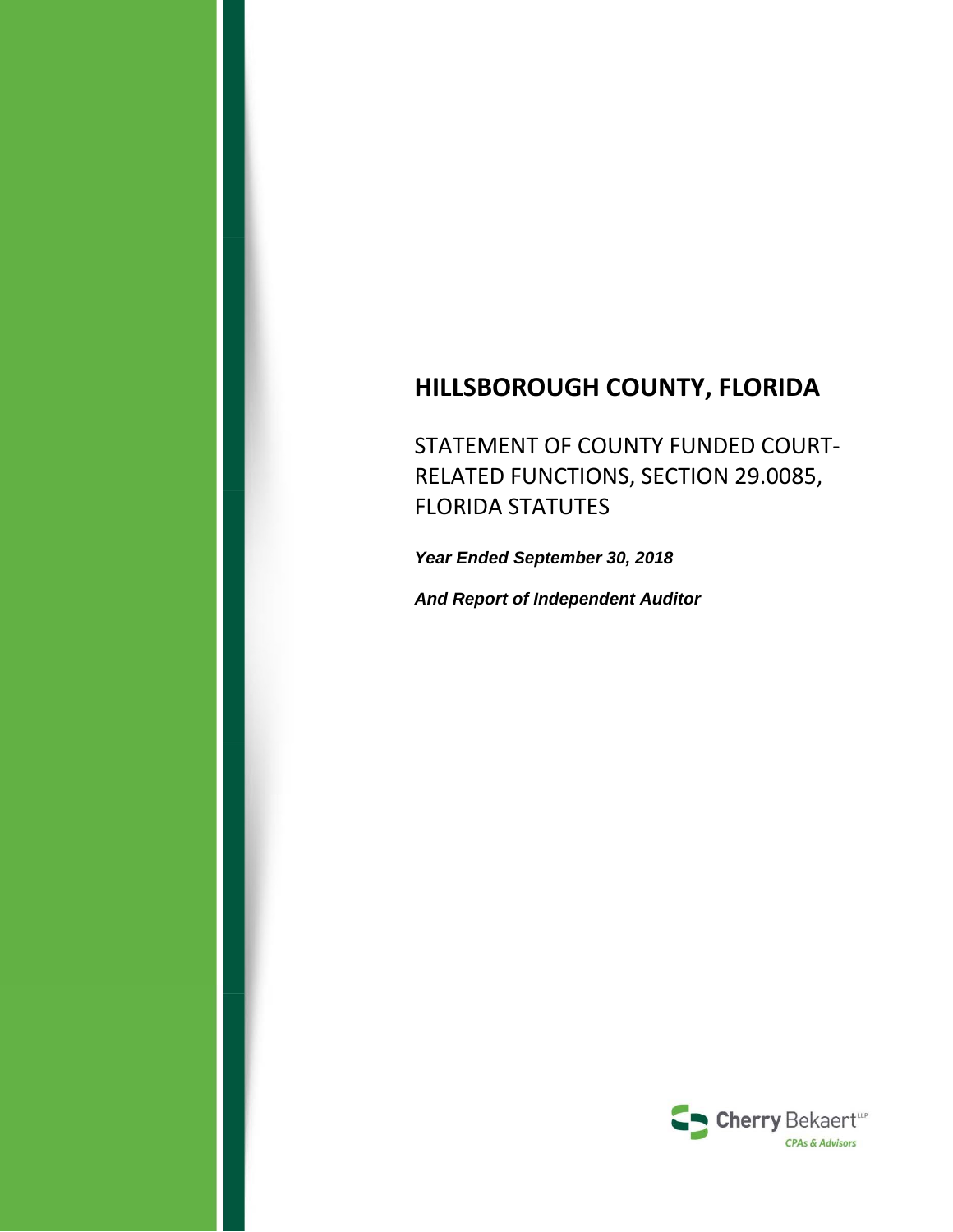|--|--|--|

### **STATEMENT**

Statement of County Funded Court-Related Functions, Section 29.0085, Florida Statutes ........................... 3-4 Notes to the Statement of County Funded Court-Related Functions, Section 29.0085, Florida Statutes ...........5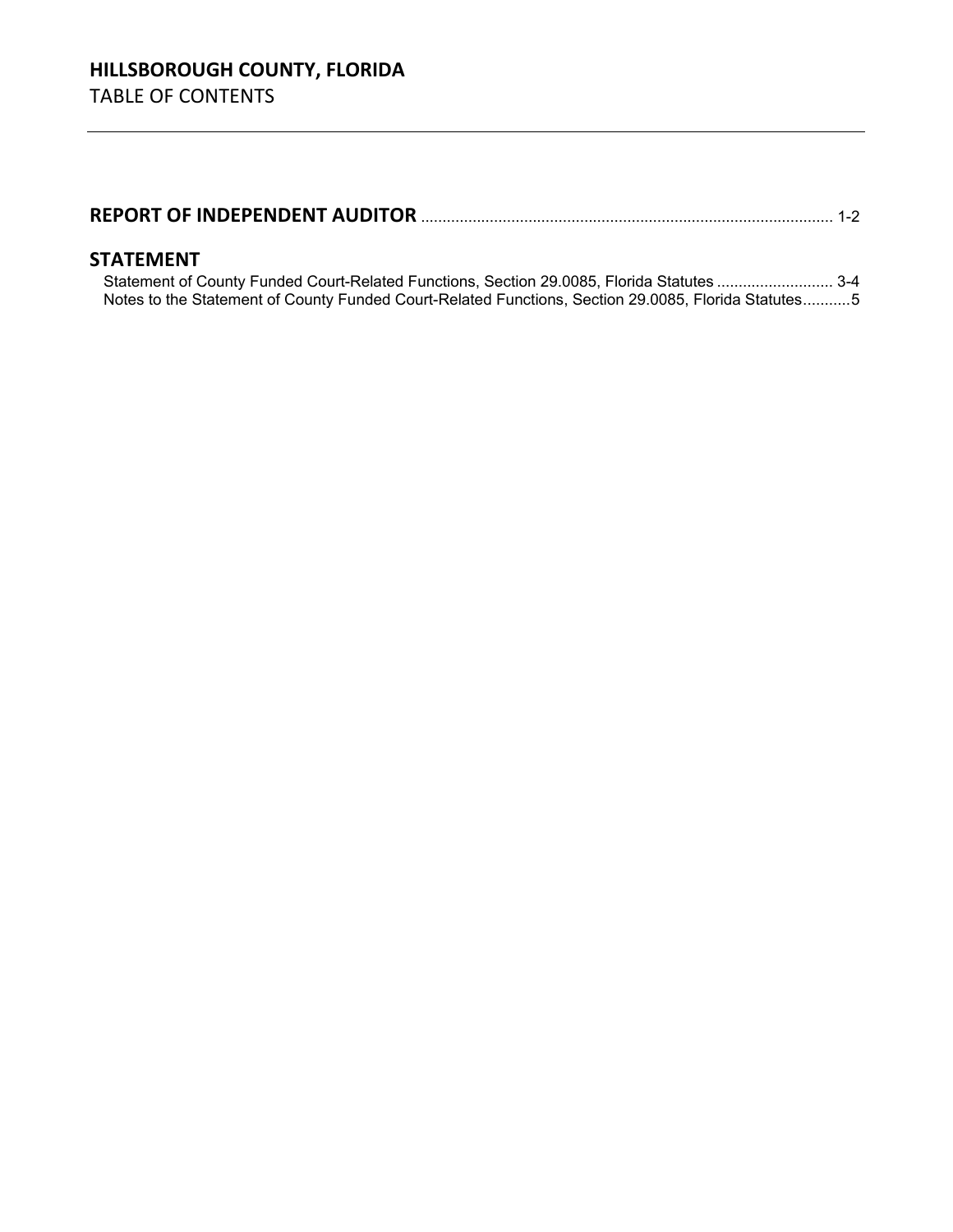

#### **Report of Independent Auditor**

Board of County Commissioners Hillsborough County, Florida

We have audited the accompanying Statement of County Funded Court-Related Functions, Section 29.0085, Florida Statutes (the "Statement") of Hillsborough County, Florida (the "County") for the year ended September 30, 2018, and the related notes.

#### **Management's Responsibility for the Statement**

Management is responsible for the preparation and fair presentation of the Statement in accordance with accounting principles generally accepted in the United States of America; this includes the design, implementation, and maintenance of internal control relevant to the preparation and fair presentation of the Statement that is free from material misstatement, whether due to fraud or error.

#### **Auditor's Responsibility**

Our responsibility is to express an opinion on the Statement based on our audit. We conducted our audit in accordance with auditing standards generally accepted in the United States of America. Those standards require that we plan and perform the audit to obtain reasonable assurance about whether the Statement is free from material misstatement.

 auditor considers internal control relevant to the entity's preparation and fair presentation of the Statement in An audit involves performing procedures to obtain audit evidence about the amounts and disclosures in the Statement. The procedures selected depend on the auditor's judgment, including the assessment of the risks of material misstatement of the Statement, whether due to fraud or error. In making those risk assessments, the order to design audit procedures that are appropriate in the circumstances, but not for the purpose of expressing an opinion on the effectiveness of the entity's internal control. Accordingly, we express no such opinion. An audit also includes evaluating the appropriateness of accounting policies used and the reasonableness of significant accounting estimates made by management, as well as evaluating the overall presentation of the Statement.

We believe that the audit evidence we have obtained is sufficient and appropriate to provide a basis for our audit opinion.

#### **Opinion**

 pursuant to Sections 29.008 and 29.0085, Florida Statutes, as referred to in Note 1, in accordance with In our opinion, the Statement referred to above presents fairly, in all material respects, the revenues and expenditures of county funded court-related functions of the County for the year ended September 30, 2018 accounting principles generally accepted in the United States of America.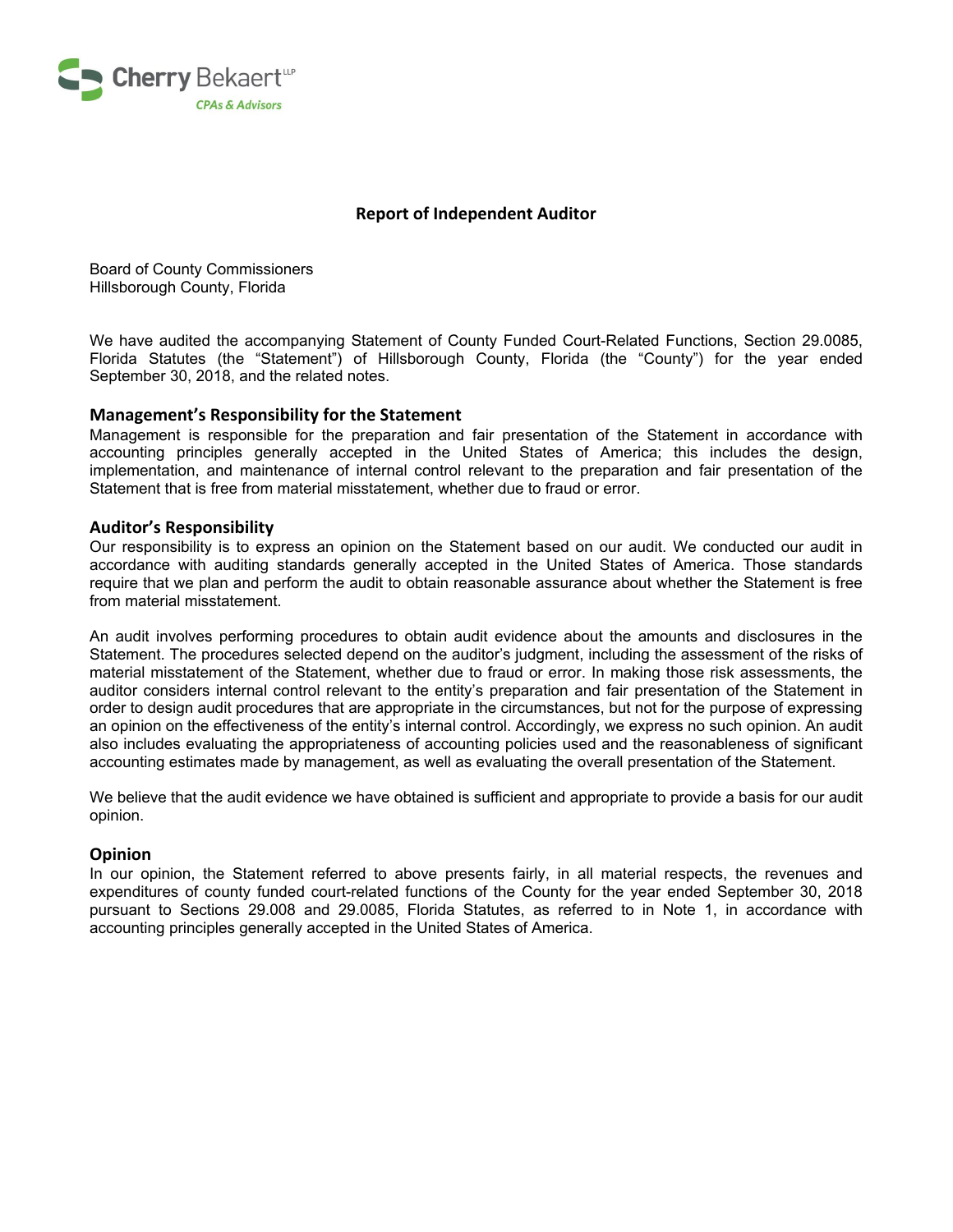#### **Emphasis of Matter**

#### *Basis of Presentation*

 We draw attention to Note 1 to the Statement, which describes that the accompanying Statement was prepared for the purpose of complying with Sections 29.008 and 29.0085, Florida Statutes, and is not intended to present the results of operations of the County.

#### **Restriction on Use**

 Board of County Commissioners, and management of Hillsborough County, Florida, and applicable state This report is intended solely for the information and use of the Florida Department of Financial Services, the agencies, and is not intended to be and should not be used by anyone other than these specified parties.

Cherry Behant LLP

Tampa, Florida January 22, 2019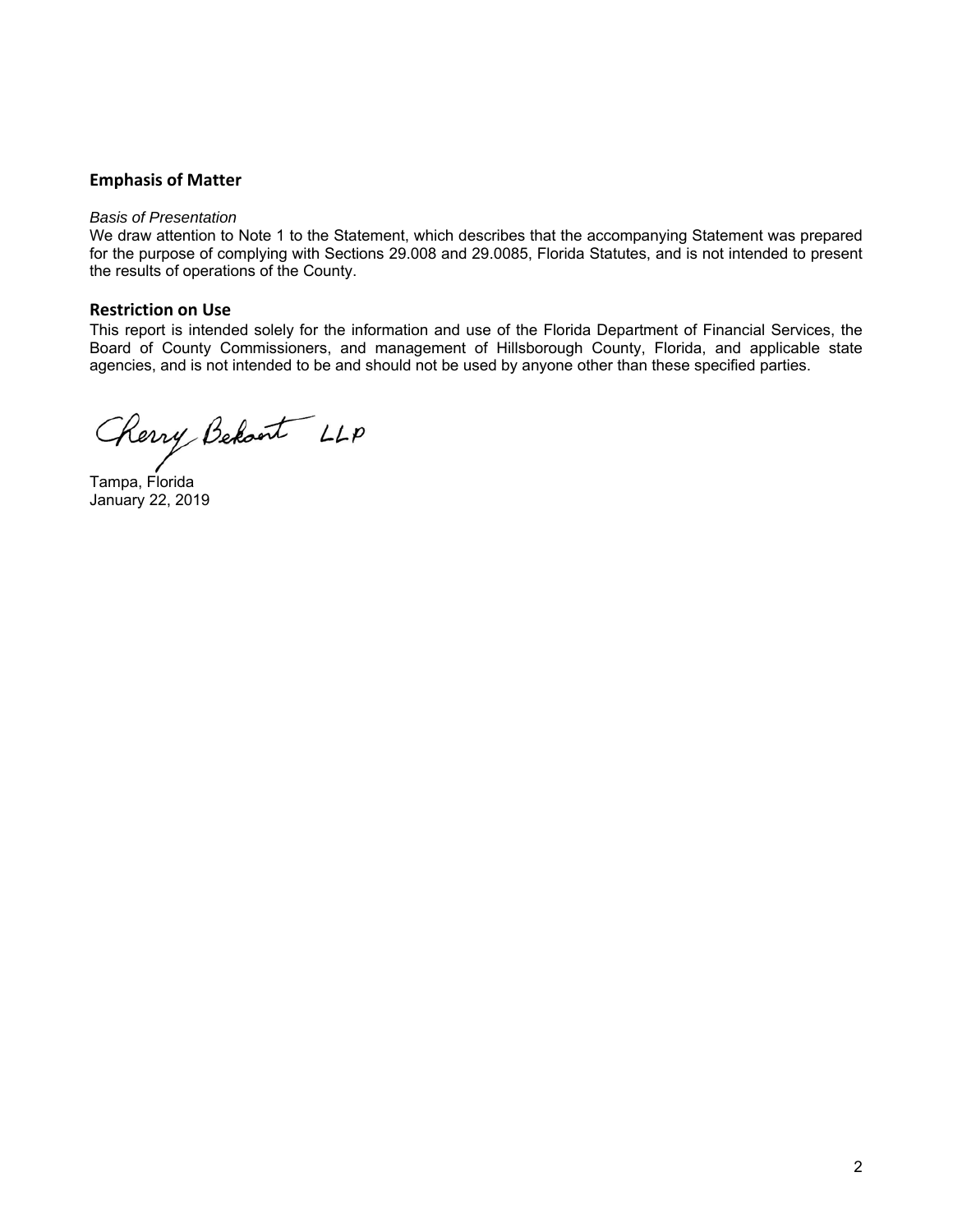## **HILLSBOROUGH COUNTY, FLORIDA**  STATEMENT OF COUNTY FUNDED COURT‐RELATED FUNCTIONS, SECTION 29.0085, FLORIDA STATUTES

*YEAR ENDED SEPTEMBER 30, 2018* 

|                                                                                                                                |                    |                          |                    | HILLSBOROUGH COUNTY, FLORIDA |                    |                        |                    |                               |                    |              |                     |                     |                          |
|--------------------------------------------------------------------------------------------------------------------------------|--------------------|--------------------------|--------------------|------------------------------|--------------------|------------------------|--------------------|-------------------------------|--------------------|--------------|---------------------|---------------------|--------------------------|
|                                                                                                                                |                    |                          |                    |                              |                    |                        |                    |                               |                    |              |                     |                     |                          |
| STATEMENT OF COUNTY FUNDED COURT-RELATED FUNCTIONS, SECTION 29.0085, FLORIDA STATUTES<br>FOR THE YEAR ENDED SEPTEMBER 30, 2018 |                    |                          |                    |                              |                    |                        |                    |                               |                    |              |                     |                     |                          |
|                                                                                                                                |                    |                          |                    |                              |                    |                        |                    |                               |                    |              |                     |                     |                          |
|                                                                                                                                | $29.008(1)$ , F.S. |                          |                    |                              |                    |                        |                    |                               |                    |              | 29.008(2), F.S.     |                     |                          |
|                                                                                                                                |                    |                          |                    |                              |                    |                        |                    |                               |                    |              |                     |                     |                          |
|                                                                                                                                |                    | <b>STATE ATTORNEY</b>    |                    | <b>PUBLIC DEFENDER</b>       |                    | <b>CLERK OF COURTS</b> |                    | <b>STATE COURTS</b>           | <b>GUARDIAN AD</b> |              | <b>LOCAL</b>        |                     | <b>TOTAL</b>             |
|                                                                                                                                |                    |                          |                    |                              |                    |                        |                    |                               | <b>LITEM</b>       |              | <b>REQUIREMENTS</b> |                     |                          |
| Part A Revenues:                                                                                                               |                    |                          |                    |                              |                    |                        |                    |                               |                    |              |                     |                     |                          |
| <b>Local Requirement Collections</b>                                                                                           |                    |                          |                    |                              |                    |                        |                    |                               |                    |              |                     |                     |                          |
| 939.185, F.S. / \$65.00 Local Ordinance                                                                                        |                    |                          |                    |                              |                    |                        |                    |                               |                    |              | 1,070,770.78 \$     |                     | 1,070,770.78             |
| 318.18(13)(a), F.S. / Up to \$30.00 Surcharge for Court Facilities                                                             |                    |                          |                    |                              |                    |                        |                    |                               |                    | ፍ            | $2,110,726.86$ \$   |                     | 2,110,726.86             |
| 938.19(2), F.S. / \$3.00 Additional Court Cost for Teen Court                                                                  |                    |                          |                    |                              |                    |                        |                    |                               |                    |              |                     | s.                  |                          |
| 28.24(12)(e) 1, F.S. / \$2.00 Additional Court Cost for Court IT Equipment                                                     |                    |                          |                    |                              |                    |                        |                    |                               |                    |              | 2,246,954.00        | \$                  | 2.246.954.00             |
| Federal, State, Local, & Private Grant Revenue Restricted to Local Requirement Funding                                         |                    |                          |                    |                              |                    |                        |                    |                               |                    |              |                     | \$                  |                          |
| Various Service Charge Revenue to Fund Local Requirements                                                                      |                    |                          |                    |                              |                    |                        |                    |                               |                    |              | ÷                   | \$                  | $\sim$                   |
| Other Revenues Dedicated to Fund Local Requirements                                                                            |                    |                          |                    |                              |                    |                        |                    |                               |                    |              |                     | $\mathbf{s}$        |                          |
| <b>Local Requirement Revenue Total</b>                                                                                         |                    |                          |                    |                              |                    |                        |                    |                               |                    | $\mathbf{s}$ | 5,428,451.64        | $\mathbf{s}$        | 5,428,451.64             |
| Part B Non-Recurring Fixed Capital Outlay Expenditures:                                                                        |                    |                          |                    |                              |                    |                        |                    |                               |                    |              |                     |                     |                          |
| <b>Facility Construction</b>                                                                                                   | Ś                  | $\sim$                   | ¢                  | $\sim$                       | $\hat{\mathbf{x}}$ | $\sim$                 | ¢,                 | 716,335.84                    | $\sim$             |              |                     | \$                  | 716,335.84               |
| <b>Communications Infrastructure</b>                                                                                           | s                  |                          | $\hat{\mathbf{x}}$ |                              | $\mathbf{\hat{s}}$ |                        |                    |                               |                    |              |                     | s.                  |                          |
| Other (facilities furnishings):                                                                                                | s                  | $\sim$                   | $\mathbf{\hat{s}}$ | $\sim$                       | $\hat{\mathbf{s}}$ | 42,703.00              |                    | ٠                             | $\sim$             |              |                     | $\mathbf{s}$        | 42,703.00                |
| <b>Fixed Capital Outlay Cost Total</b>                                                                                         | \$                 |                          | $\mathbf{s}$       |                              | \$                 | 42,703.00              | \$                 | 716,335.84                    | \$                 |              |                     | $\mathbf{s}$        | 759,038.84               |
| <b>Part C - Operating Expenditures</b>                                                                                         |                    |                          |                    |                              |                    |                        |                    |                               |                    |              |                     |                     |                          |
| <b>Facility Cost</b>                                                                                                           |                    |                          |                    |                              |                    |                        |                    |                               |                    |              |                     |                     |                          |
| Lease / Rent Expense                                                                                                           |                    |                          |                    |                              |                    |                        |                    |                               | $\sim$             |              |                     | \$                  | $\sim$                   |
| Maintenance                                                                                                                    | $\hat{\mathbf{s}}$ | 10,395.16                | $\hat{\mathbf{s}}$ | 470.00                       | $\hat{\mathbf{s}}$ | 114,843.00             |                    | 939,246.24                    | ٠                  |              |                     | \$                  | 1,064,954.40             |
| Utilities                                                                                                                      | $\hat{\mathbf{s}}$ | $\sim$                   | $\mathbf{\hat{s}}$ | $\sim$                       | - \$               | $\sim$                 |                    | 1.129.844.05                  | $\sim$             |              |                     | \$                  | 1.129.844.05             |
| Security                                                                                                                       | $\mathbf{s}$       | $\overline{\phantom{a}}$ | $\mathbf{\hat{s}}$ | $\overline{a}$               | $\hat{\mathbf{z}}$ | 2,308.00               |                    | 18,033,051.00                 |                    |              |                     | $\mathbf{s}$        | 18,035,359.00            |
| Other (courthouse facilities):                                                                                                 | $\hat{\mathbf{s}}$ |                          | $\hat{\mathbf{x}}$ |                              | $\ddot{\bm{z}}$    |                        |                    | 965,291.45                    |                    |              |                     | $\mathbf{s}$        | 965,291.45               |
| <b>Facility Costs Total</b>                                                                                                    | \$                 | 10,395.16                | $\mathbf{s}$       | 470.00                       | - 1                | 117,151.00             |                    | \$21,067,432.74               | \$<br>٠            |              |                     |                     | \$21,195,448.90          |
| <b>Communications Systems and Services:</b>                                                                                    |                    |                          |                    |                              |                    |                        |                    |                               |                    |              |                     |                     |                          |
| <b>Telephone Expense</b>                                                                                                       | $\mathbf{s}$       | 310, 180.37              | -S                 | 150,940.10 \$                |                    | 34,296.00              | -S                 | 192,984.48                    | 44,758.10          |              |                     | $\mathbf{s}$        | 733,159.05               |
| Computer Equipment / Networks                                                                                                  | $\hat{\mathbf{s}}$ | 725.385.14               | $\hat{\mathbf{s}}$ | 940.668.18 \$                |                    | 85,252.00              |                    | 5.430.517.52                  | 5,482.24           |              |                     | \$                  | 7.187.305.08             |
| Courier / Subpoena Services                                                                                                    | $\mathbf{s}$       | ٠                        | \$                 | $\sim$                       | $\mathbf{\hat{s}}$ | $\sim$                 | $\hat{\mathbf{s}}$ | $\sim$                        | s.                 |              |                     | $\mathbf{s}$        | $\sim$                   |
| <b>Auxiliary Aids</b>                                                                                                          | s.                 | ٠                        | $\mathbf{\hat{s}}$ | $\sim$                       | $\mathbf{\hat{s}}$ | $\sim$                 | $\mathbf{\hat{S}}$ | $\sim$                        | s.                 |              |                     | s.                  | $\overline{\phantom{a}}$ |
| Other (Description):                                                                                                           | $\hat{\mathbf{s}}$ |                          |                    |                              |                    | $\mathbf{r}$           |                    |                               |                    |              |                     | $\mathbf{s}$        |                          |
| <b>Communications Systems and Services Total</b>                                                                               | $\mathbf{f}$       | 1,035,565.51             | $\mathbf{\hat{z}}$ | 1,091,608.28                 | \$                 | 119,548.00             | \$                 | 5,623,502.00                  | \$50,240.34        |              |                     | \$                  | 7,920,464.13             |
| <b>Existing Radio Systems</b>                                                                                                  | $\mathbf{s}$       |                          | $\mathbf{\hat{s}}$ | $\sim$                       | $\mathbf{s}$       |                        | $\mathbf{\hat{s}}$ | $\sim$                        | $\hat{\mathbf{s}}$ |              |                     | s.                  |                          |
| <b>Existing Multi-Agency Criminal Justice Information Systems</b>                                                              | $\mathbf{s}$       | ٠                        | $\mathbf{\hat{s}}$ |                              |                    | 5,325,358.00           |                    | $\sim$                        |                    |              |                     | $\mathbf{s}$        | 5,325,358.00             |
| <b>Existing Systems Total</b>                                                                                                  | \$                 |                          | $\mathbf{s}$       |                              |                    | 5,325,358.00           | $\mathbf{s}$       |                               | $\hat{\mathbf{r}}$ |              |                     | $\ddot{\mathbf{r}}$ | 5,325,358.00             |
| <b>Operating Expenditures Total</b>                                                                                            | \$                 | 1,045,960.67             |                    | 1.092.078.28                 |                    |                        |                    | 5,562,057.00 \$ 26,690,934.74 | \$50.240.34        |              |                     |                     | \$34,441,271.03          |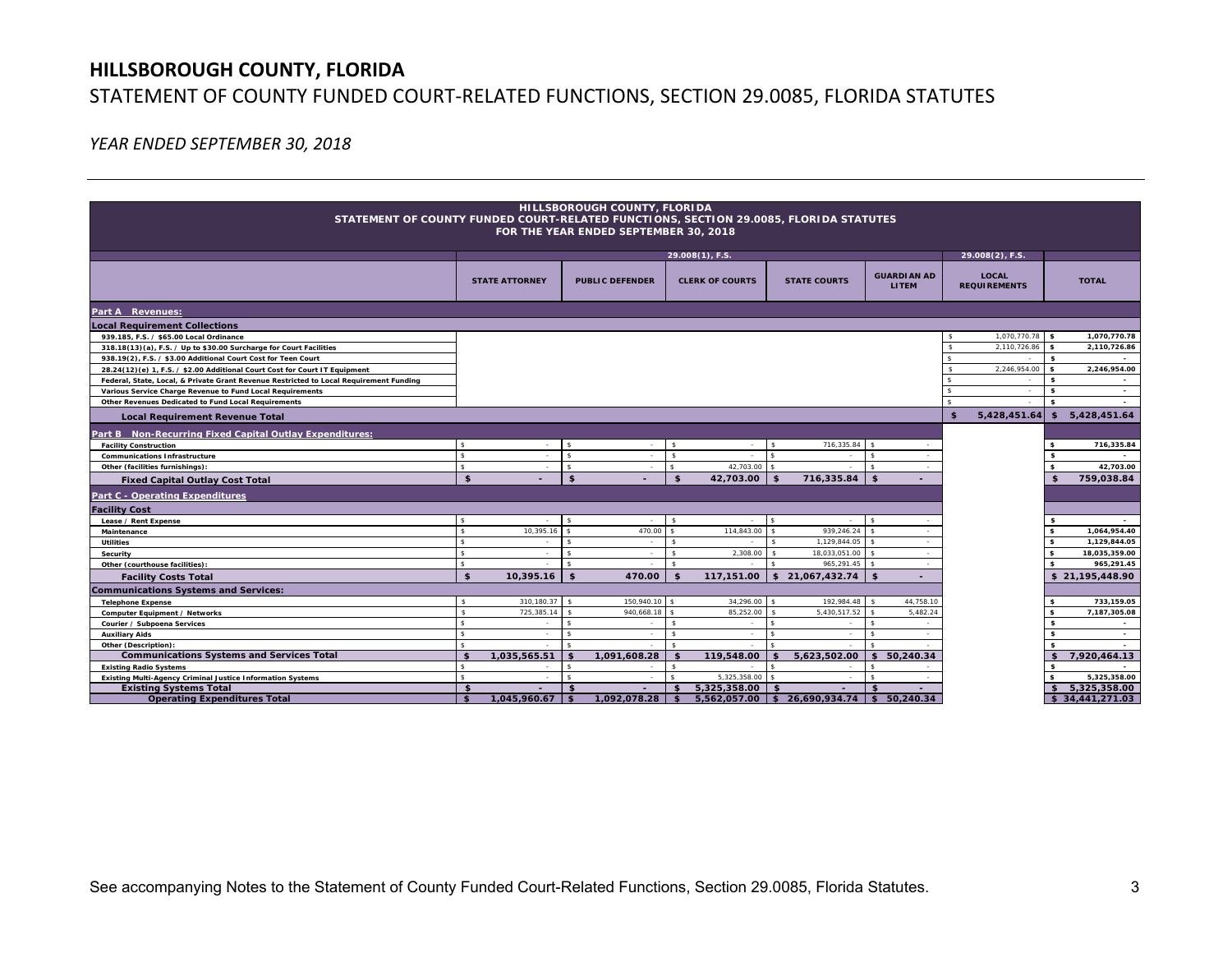### **HILLSBOROUGH COUNTY, FLORIDA**

## STATEMENT OF COUNTY FUNDED COURT‐RELATED FUNCTIONS, SECTION 29.0085, FLORIDA STATUTES (CONTINUED)

*YEAR ENDED SEPTEMBER 30, 2018* 

|                                                                                                                                                                                                                                   | <b>STATE ATTORNEY</b> |                          | <b>PUBLIC DEFENDER</b> |                                                                             | <b>CLERK OF COURTS</b> |                 | <b>STATE COURTS</b> |                  | <b>GUARDIAN AD</b><br><b>LITEM</b> |                          |                    | <b>LOCAL</b><br><b>REQUIREMENTS</b> |              | <b>TOTAL</b>                  |  |
|-----------------------------------------------------------------------------------------------------------------------------------------------------------------------------------------------------------------------------------|-----------------------|--------------------------|------------------------|-----------------------------------------------------------------------------|------------------------|-----------------|---------------------|------------------|------------------------------------|--------------------------|--------------------|-------------------------------------|--------------|-------------------------------|--|
| <b>Part D - Local Requirements:</b>                                                                                                                                                                                               |                       |                          |                        |                                                                             |                        |                 |                     |                  |                                    |                          |                    |                                     |              |                               |  |
| <b>Drug Court</b>                                                                                                                                                                                                                 |                       |                          | -\$                    |                                                                             |                        |                 | \$                  | 962.707.63       |                                    |                          |                    |                                     | $\mathbf{s}$ | 962,707.63                    |  |
| <b>Teen Court</b>                                                                                                                                                                                                                 |                       |                          | $\hat{\mathbf{s}}$     |                                                                             |                        |                 | $\mathbf{\hat{S}}$  | 1,794,221.18     |                                    |                          | $\hat{\mathbf{s}}$ |                                     | $\mathbf{s}$ | 1,794,221.18                  |  |
| <b>Legal Library</b>                                                                                                                                                                                                              |                       |                          | $\hat{\mathbf{r}}$     |                                                                             |                        |                 |                     |                  |                                    |                          |                    | 291,249.14                          | l s          | 291,249.14                    |  |
| <b>Legal Aid</b>                                                                                                                                                                                                                  |                       |                          | $\hat{\mathbf{z}}$     |                                                                             |                        |                 |                     |                  |                                    |                          |                    | $1.100.000.00$ \$                   |              | 1,100,000.00                  |  |
| <b>Alternative Sanctions Coordinators</b>                                                                                                                                                                                         |                       |                          | $\hat{\mathbf{z}}$     |                                                                             |                        |                 |                     |                  |                                    | $\overline{\phantom{a}}$ |                    | $\overline{\phantom{a}}$            | s.           | $\sim$                        |  |
| Other (mediation and alternative dispute resolution, community service programs):                                                                                                                                                 |                       |                          | $\hat{\mathbf{z}}$     |                                                                             |                        |                 | <b>R</b>            | 209,503.29       |                                    | $\overline{\phantom{a}}$ | ፍ                  |                                     | \$           | 209,503.29                    |  |
| Other (domestic violence, Elder Justice Center and Children's Justice Center):                                                                                                                                                    |                       |                          | $\hat{\mathbf{s}}$     |                                                                             | -S.                    |                 | <b>R</b>            | $613.469.17$ \$  |                                    | $\overline{\phantom{a}}$ | ¢                  |                                     | $\mathsf{s}$ | 613.469.17                    |  |
| <b>Local Requirement Total Cost</b>                                                                                                                                                                                               | \$                    | $\overline{\phantom{a}}$ | $\mathbf{s}$           | $\overline{\phantom{a}}$                                                    | \$                     | -               | \$                  | 3,579,901.27     | - \$                               | ÷                        | $\mathbf{\hat{5}}$ | 1,391,249.14                        | \$           | 4,971,150.41                  |  |
| Part E - Other Operating Court Related Expenditures:<br>(Do Not Include "Local Requirement" Expenditures Here)                                                                                                                    |                       |                          |                        |                                                                             |                        |                 |                     |                  |                                    |                          |                    |                                     |              |                               |  |
| Personnel, Salaries and Retirement                                                                                                                                                                                                | <b>R</b>              | 1,862,869.57 \$          |                        |                                                                             | $\mathbf{s}$           |                 | $\hat{\mathbf{s}}$  | 1,079,731.24     | $\sim$                             | 219,728.21               |                    |                                     | \$           | 3,162,329.02                  |  |
| Non-Health Insurance                                                                                                                                                                                                              |                       | 24,373.22                |                        |                                                                             |                        |                 |                     | 13,122.45        |                                    | 2,272.88                 |                    |                                     | $\mathbf{s}$ | 39,768.55                     |  |
| <b>Professional &amp; Contractual Services</b>                                                                                                                                                                                    | \$                    | 60.00                    | $\ddot{\bm{x}}$        | 12.350.00                                                                   |                        |                 | $\hat{\mathbf{s}}$  | 15.930.00        | $\sim$                             | 689.00                   |                    |                                     | \$           | 29,029.00                     |  |
| <b>Operating Expenses and Office Supplies</b>                                                                                                                                                                                     |                       | 37,281.21                | $\hat{\mathbf{S}}$     | 34,075.05                                                                   |                        | 135,749.74      |                     | 30.992.90        |                                    | 54,793.66                |                    |                                     |              | 292,892.56                    |  |
| Maintenance                                                                                                                                                                                                                       |                       |                          | $\hat{\mathbf{z}}$     |                                                                             |                        |                 |                     |                  |                                    |                          |                    |                                     |              | $\overline{\phantom{a}}$      |  |
| Rental/Lease                                                                                                                                                                                                                      |                       |                          |                        |                                                                             |                        |                 |                     |                  |                                    |                          |                    |                                     |              |                               |  |
| Miscellaneous (Health Benefits):                                                                                                                                                                                                  |                       | 278,115.89               |                        |                                                                             |                        |                 |                     | 151,538.83       |                                    | 21,116.35                |                    |                                     |              | 450,771.07                    |  |
| Miscellaneous (Description):                                                                                                                                                                                                      |                       |                          |                        |                                                                             |                        |                 |                     |                  |                                    |                          |                    |                                     |              |                               |  |
| <b>Other Operating Expenses Total</b>                                                                                                                                                                                             | $\mathbf{f}$          | 2,202,699.89             | $\mathbf{s}$           | 46,425.05                                                                   | - \$                   | 135,749.74      | \$                  | 1,291,315.42     |                                    | \$298,600.10             |                    |                                     |              | \$3,974,790.20                |  |
| <b>GRAND EXPENDITURE TOTAL (PARTS B - E)</b>                                                                                                                                                                                      | - \$                  | 3,248,660.56 \$          |                        | $1,138,503.33$ \$                                                           |                        | 5,740,509.74 \$ |                     | 32,278,487.27 \$ |                                    | 348,840.44 \$            |                    | 1,391,249.14                        |              | 44, 146, 250.48               |  |
| NOTE: Include any county expenditure of funds for the Regional Conflict Courts in the Public<br>Defender column of this report.<br>This is to certify to the best of my knowledge and belief, this report accurately states total |                       |                          |                        |                                                                             |                        |                 |                     |                  |                                    |                          |                    |                                     |              |                               |  |
| expenditures as set forth in Sections 29,008 and 29,0085. Florida Statutes.                                                                                                                                                       |                       |                          |                        |                                                                             |                        |                 |                     |                  |                                    |                          |                    |                                     |              |                               |  |
| Name and Title: __/s/ Justyna Swiebocki, Financial Reporting Manager __                                                                                                                                                           |                       |                          |                        | CHIEF FINANCIAL OFFICER<br><b>JIMMY PATRONIS</b><br><b>STATE OF FLORIDA</b> |                        |                 |                     |                  |                                    |                          |                    |                                     |              | DFS-A6-693<br>Revised 8/31/18 |  |
|                                                                                                                                                                                                                                   |                       |                          |                        |                                                                             |                        |                 |                     |                  |                                    |                          |                    |                                     |              | Rule 691-69.002               |  |